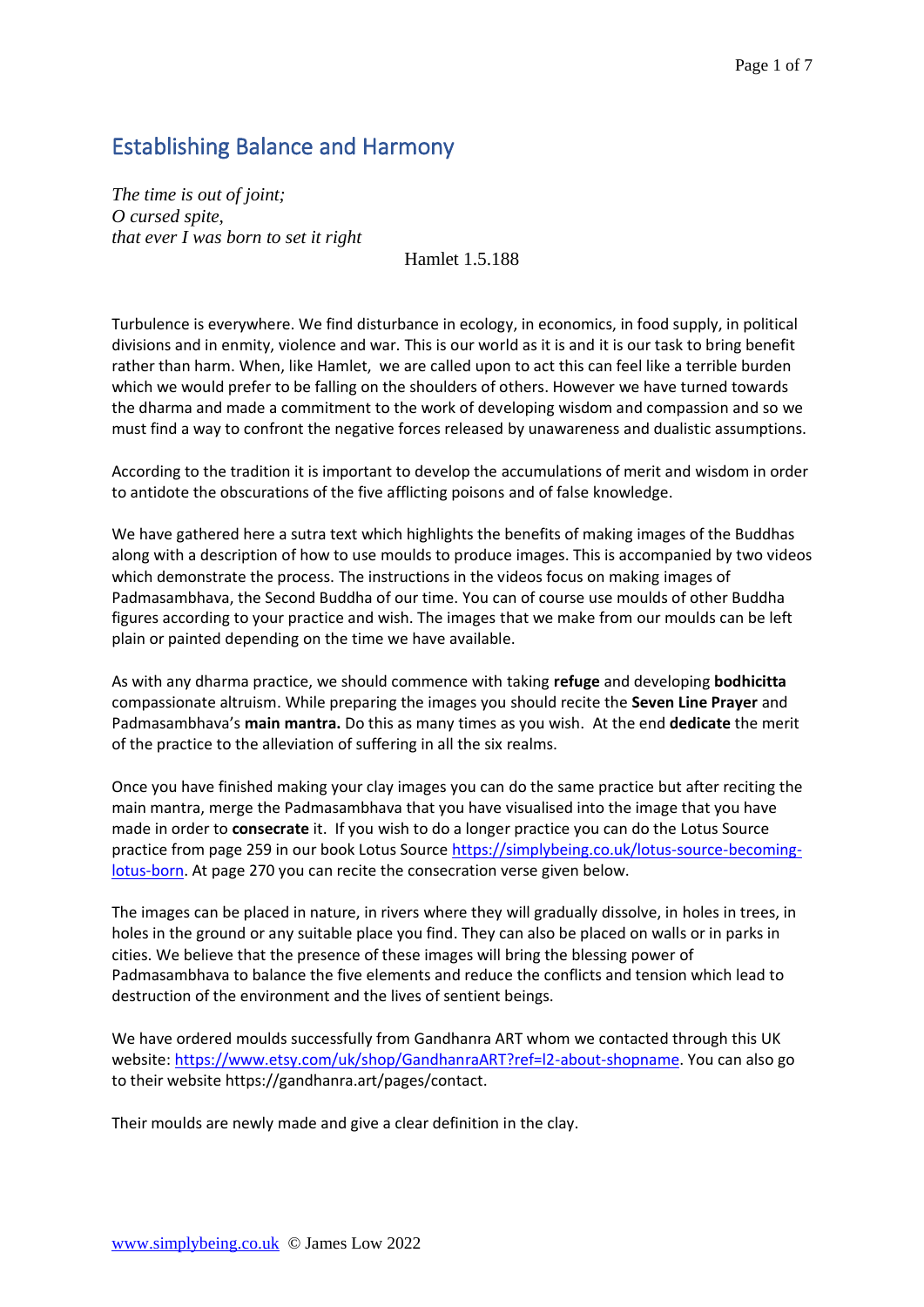# **REFUGE AND BODHICITTA**

| ম⊏ম ক্ৰুম ক্ৰম দৃদ ক্ষঁত্ৰম দূী অক্কঁত্ৰা ক্কুঅম আ                                                                            |                                                        |                     |                |                   |                      |            |  |  |
|-------------------------------------------------------------------------------------------------------------------------------|--------------------------------------------------------|---------------------|----------------|-------------------|----------------------|------------|--|--|
| <b>SANG GYE</b>                                                                                                               | CHO                                                    | <b>DANG</b>         | <b>TSO</b>     | <b>CHO</b><br>KYI | <b>NAM</b>           | LA         |  |  |
| Buddha                                                                                                                        | Dharma                                                 | and                 | Sangha of      |                   | (plural)<br>supreme  | to         |  |  |
| (the assembly of committed practitioners)<br>To the Buddha, Dharma and Assembly of the Excellent Ones                         |                                                        |                     |                |                   |                      |            |  |  |
|                                                                                                                               |                                                        |                     |                |                   |                      |            |  |  |
| <u> घटःक्रुवावराहावदवाद्यःश्रूवबा</u> ळाळा                                                                                    |                                                        |                     |                |                   |                      |            |  |  |
| <b>JANG CHU</b>                                                                                                               | <b>BAR DU</b>                                          | DA NI               | KYAB           | SU                | <b>CHI</b>           |            |  |  |
| enlightenment until                                                                                                           |                                                        | $\perp$             | refuge         | for<br>go         |                      |            |  |  |
|                                                                                                                               | I go for refuge until enlightenment is gained.         |                     |                |                   |                      |            |  |  |
|                                                                                                                               |                                                        |                     |                |                   |                      |            |  |  |
| <b>JIN</b><br>DA GI                                                                                                           | SΟ                                                     |                     | <b>GYI PAI</b> |                   | <b>SO NAM</b>        | KYI        |  |  |
| bv                                                                                                                            | generosity other perfections* doing, practising virtue |                     |                |                   |                      | through    |  |  |
| *discipline, patience, diligence, meditation, wisdom<br>Through the virtue of practising generosity and the other perfections |                                                        |                     |                |                   |                      |            |  |  |
|                                                                                                                               |                                                        |                     |                |                   |                      |            |  |  |
| <u> ন্ম্ৰ্</u> য'ন্মৰ্শ্ৰ ইন'মন্ম' ক্ৰুম'ন্মুন'ন্ম' দ্ৰ্যা                                                                    |                                                        |                     |                |                   |                      |            |  |  |
| <b>DRO</b>                                                                                                                    | <b>PHEN</b><br>LA.                                     | <b>CHIR</b>         |                | <b>SANG GYE</b>   | <b>DRU PAR</b>       | <b>SHO</b> |  |  |
| all beings                                                                                                                    | to                                                     | benefit in order to | Buddha         |                   | accomplish<br>happen | may it     |  |  |
| May I attain buddhahood for the benefit of all beings                                                                         |                                                        |                     |                |                   |                      |            |  |  |

*I go for refuge to the Buddha, Dharma and Assembly of the Excellent Ones until enlightenment is gained. Through the virtue of practising generosity and the other perfections may I attain buddhahood for the benefit of all beings.*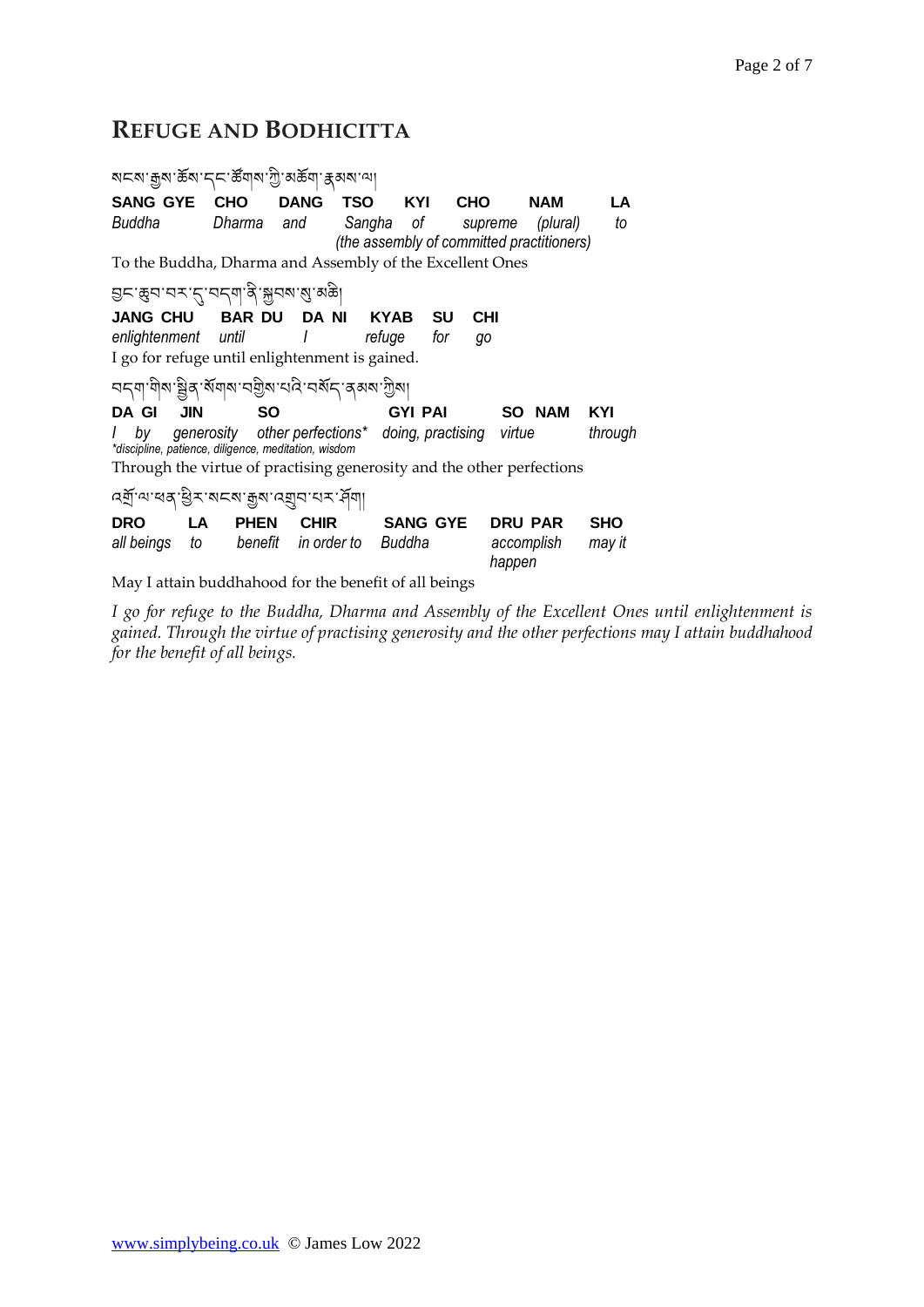## **SEVEN LINE PRAYER**

| รื่า ผิ. นิษิ (สิ.ส. ลิ. นิษะ , พร. พร. พร.                                                                                                            |                                                                                                                                          |                                     |  |                 |                                  |                |  |  |
|--------------------------------------------------------------------------------------------------------------------------------------------------------|------------------------------------------------------------------------------------------------------------------------------------------|-------------------------------------|--|-----------------|----------------------------------|----------------|--|--|
| <b>HUNG</b>                                                                                                                                            | URGYAN YUL GYI NUB JANG TSAM<br>seed syllable Oddiyana country of west north<br>Hung. Where north and west meet in the land of Oddiyana, |                                     |  |                 |                                  | border, corner |  |  |
|                                                                                                                                                        |                                                                                                                                          |                                     |  |                 |                                  |                |  |  |
| lotus                                                                                                                                                  | PAE MA GE SAR DONG PO<br>stamen<br>Upon the stem and stamen of a lotus,                                                                  | stem                                |  | <b>LA</b><br>оn |                                  |                |  |  |
| ౻ <sup>੶</sup> য়ড়ঽ <sub>৻</sub> ৵ড়য়৸৻৸৾৸ৼ৸ৼঢ়৸ৼ৸ড়৸ৼ                                                                                               |                                                                                                                                          |                                     |  |                 |                                  |                |  |  |
| wonderful                                                                                                                                              | <b>YAM TSAN CHOG GI NGOE DRUB</b><br>marvellous, supreme of accomplishment,<br>Are you who have the marvellous supreme accomplishment,   |                                     |  |                 | <b>NYE</b><br>got, has<br>siddhi |                |  |  |
| ยร : पछुन् यावरू खेल : ब्रु : ब्रावालई<br>PAE MA<br>JUNG NAE ZHE SU DRAG<br>famous as Padmasambhava<br>lotus<br>source<br>Lotus Source of great renown |                                                                                                                                          |                                     |  |                 |                                  |                |  |  |
|                                                                                                                                                        | <u>ঝ্লম্'ন্</u> বাৰ্ম্মৰ্ম্ম্'অন'ৰ্ম্ম'নষ্ট্ৰম্ভ                                                                                         |                                     |  |                 |                                  |                |  |  |
| KHOR DU KHAN DRO MANG POE<br>as retinue dakinis<br>With a retinue of many dakinis around you.                                                          |                                                                                                                                          | <b>KOR</b><br>many by<br>surrounded |  |                 |                                  |                |  |  |
| हिन्'गुे'हेब'बु'नन् <sub>य 'ङ्</sub> यन'गुबई                                                                                                           |                                                                                                                                          |                                     |  |                 |                                  |                |  |  |
| KYE KYI JESU                                                                                                                                           | you of following after I<br>Following and relying on you we do your practice, therefore,                                                 | DAG DRUB KYI<br>practice by that    |  |                 |                                  |                |  |  |
|                                                                                                                                                        |                                                                                                                                          |                                     |  |                 |                                  |                |  |  |
| <b>JIN GYI LAB CHIR</b><br>blessing                                                                                                                    | in order to please come here.<br>In order to grant your blessings, please come here.                                                     | <b>SHEG SU SOL</b>                  |  |                 |                                  |                |  |  |
| ঀৢ <sup>੶</sup> ঽ <sup>੶য়</sup> ৡৢ <sup>৻</sup> য়৾ৼ৾ৄৼ৾য়ৢ৽                                                                                          |                                                                                                                                          |                                     |  |                 |                                  |                |  |  |
| <b>GU RU</b><br>PAE MA SID DHI<br><b>HUNG</b><br>accomplishment give me<br>master, guru lotus<br>Guru Lotus Source grant us accomplishment!            |                                                                                                                                          |                                     |  |                 |                                  |                |  |  |

*HUNG. Where north and west meet in the land of Oddiyana, upon the stem and stamen of a lotus, are you who have the marvellous supreme accomplishment, Lotus Source of great renown, with a retinue of many dakinis around you. Following and relying on you we do your practice, therefore, in order to grant your blessings, please come here! Guru Lotus Source grant us accomplishment!*

## **MANTRA**

# জঁ জুঃ তুঁ 'বৰ্হ'ন্মু' ব্ৰ'মক্ক' মুই তুঁঃ

#### **OM A HUNG BENDZA GURU PAE MA SIDDHI HUNG**

Indestructible three mode guru, Lotus Source grant us accomplishment!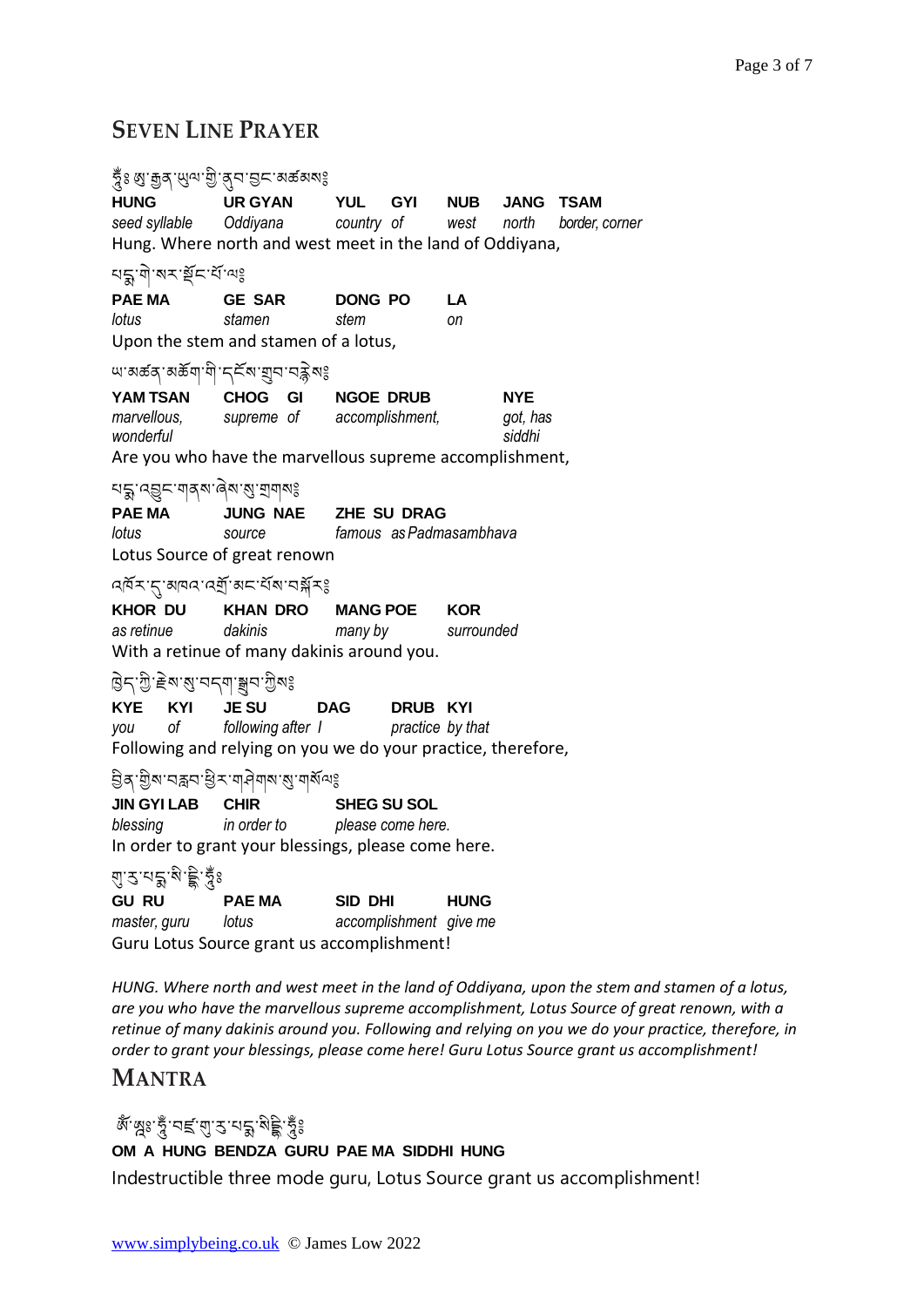### **CONSECRATING THE COMPLETED CLAY IMAGE**

When you finish reciting the Seven Line Prayer and the mantra imagine that Padmasambhava merges into the clay image(s) that you have made and remains there as a source of blessing wherever you place it(them).

| OM                                                       | <b>GU RU</b>              |                | DIR NI TEN       |                     | <b>DU</b>           |               | <b>TIM</b>  |        |
|----------------------------------------------------------|---------------------------|----------------|------------------|---------------------|---------------------|---------------|-------------|--------|
| wisdom                                                   | Padmasambhava             |                | here             |                     | support in          |               | merge       |        |
| Om. Padmasambhava please merge into this image.          |                           |                |                  |                     |                     |               |             |        |
| <i>५</i> देऽ'हे 'हेब्' द्द्द्"ञ्जूषा ज्ञाणु              |                           |                |                  |                     |                     |               |             |        |
| DIR NI                                                   | <b>TEN</b><br><b>DANG</b> |                | <b>LHAN CHIG</b> |                     | TU                  |               |             |        |
| here                                                     | support and               |                | together         |                     | with                |               |             |        |
| Here together with this image                            |                           |                |                  |                     |                     |               |             |        |
| תִּצַּן הַעֲלִּה (לְנָק הַלְּה הַיְצָ                    |                           |                |                  |                     |                     |               |             |        |
| DRO WAI                                                  | <b>DON DU</b>             |                | <b>ZHUG NE</b>   |                     | <b>KYANG</b>        |               |             |        |
| sentient                                                 | in order                  |                | sit, stay then   |                     | also                |               |             |        |
| beings                                                   | to benefit                |                |                  |                     |                     |               |             |        |
| Please stay for the benefit of beings and                |                           |                |                  |                     |                     |               |             |        |
|                                                          |                           |                |                  |                     |                     |               |             |        |
| बद्गेन के दनस्वन् भूषा दन।                               |                           |                |                  |                     |                     |               |             |        |
| <b>NAD</b>                                               | <b>ME</b>                 |                |                  | TSHE DANG WANG CHUG |                     |               | <b>DANG</b> |        |
| sickness                                                 | without life              |                | and              |                     | wealth and facility |               | and         |        |
| Please grant us lives free of sickness, with wealth and  |                           |                |                  |                     |                     |               |             |        |
| ลธัตุ <sub>รี</sub> สลง ฉิตุล เอร รูล รู้ ตุลัค          |                           |                |                  |                     |                     |               |             |        |
| <b>CHOG</b>                                              | <b>NAM</b>                | <b>LEG PAR</b> |                  | <b>TSAL</b>         |                     | <b>DU SOL</b> |             |        |
| the best                                                 | all                       | well           |                  | give                |                     | request       |             |        |
| Everything good arising easily.                          |                           |                |                  |                     |                     |               |             |        |
| &্প্ৰেন্দ্ৰ, প্ৰান্থ, প্ৰাণ্ডী                           |                           |                |                  |                     |                     |               |             |        |
| <b>OM</b>                                                | SU PRA TISH THA BEN ZA    |                |                  |                     |                     | YE            |             | SWA HA |
| wisdom                                                   | please settle here        |                | indestructible   |                     | always              |               | it is       |        |
| Om. Please be present here and remain as long as needed. |                           |                |                  |                     |                     |               |             |        |

*Om. Padmasambhava please merge into this image. Please remain present with this image in order to benefit sentient beings. Please grant us lives free of sickness with wealth and everything good arising easily. Om. Please be present here and remain as long as needed.*

## **DEDICATION**

ন্দী'ন'নন্দি'ঋঁৰ'ঙ্গুৰ'ন্ত্'নন্দ্ৰা **GE WA DI YI NYUR DU DAG** *virtue\* this by quickly I* \* which I accumulate by this practice By this virtue may I quickly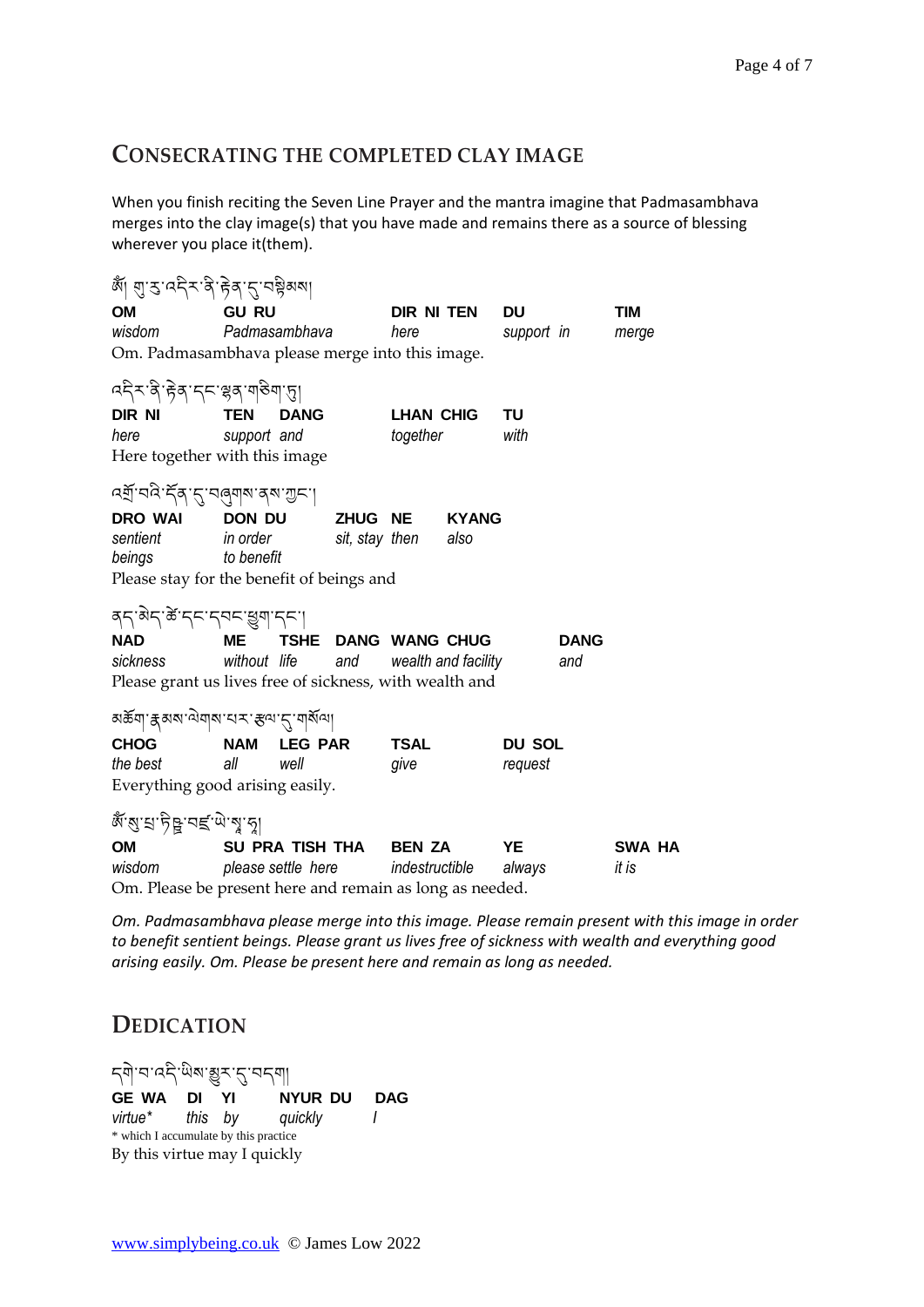<u></u>ଷ'ক্সুব'ন্ল'ঝ'ন্মুব'মুব'ব্ৰ

#### **U RGYEN LA MA DRUB GYUR NAE**

 *Urgyen Lama\* accomplish then* \*one of the names of Padmasambhava

Become as Padmasambhava, and then

འགོ་བ་གཅྱིག་ཀང་མ་ལུས་པ།

**DRO WA CHIG KYANG MA LUE PA** *beings moving one even without exception in samsara* All beings without even one exception  $\overrightarrow{P}$ 'ຟິ'ଷ'ལ་བགོད་པར་རོ།ག། །།<br>DE YI SA LA G

LA GOD PAR SHO *his\* stage on put them may I \*Chenrezi's* May I put them on his level.

*By this virtue may I quickly become as Padmasambhava. Then may I bring all beings without even one exception to his level!*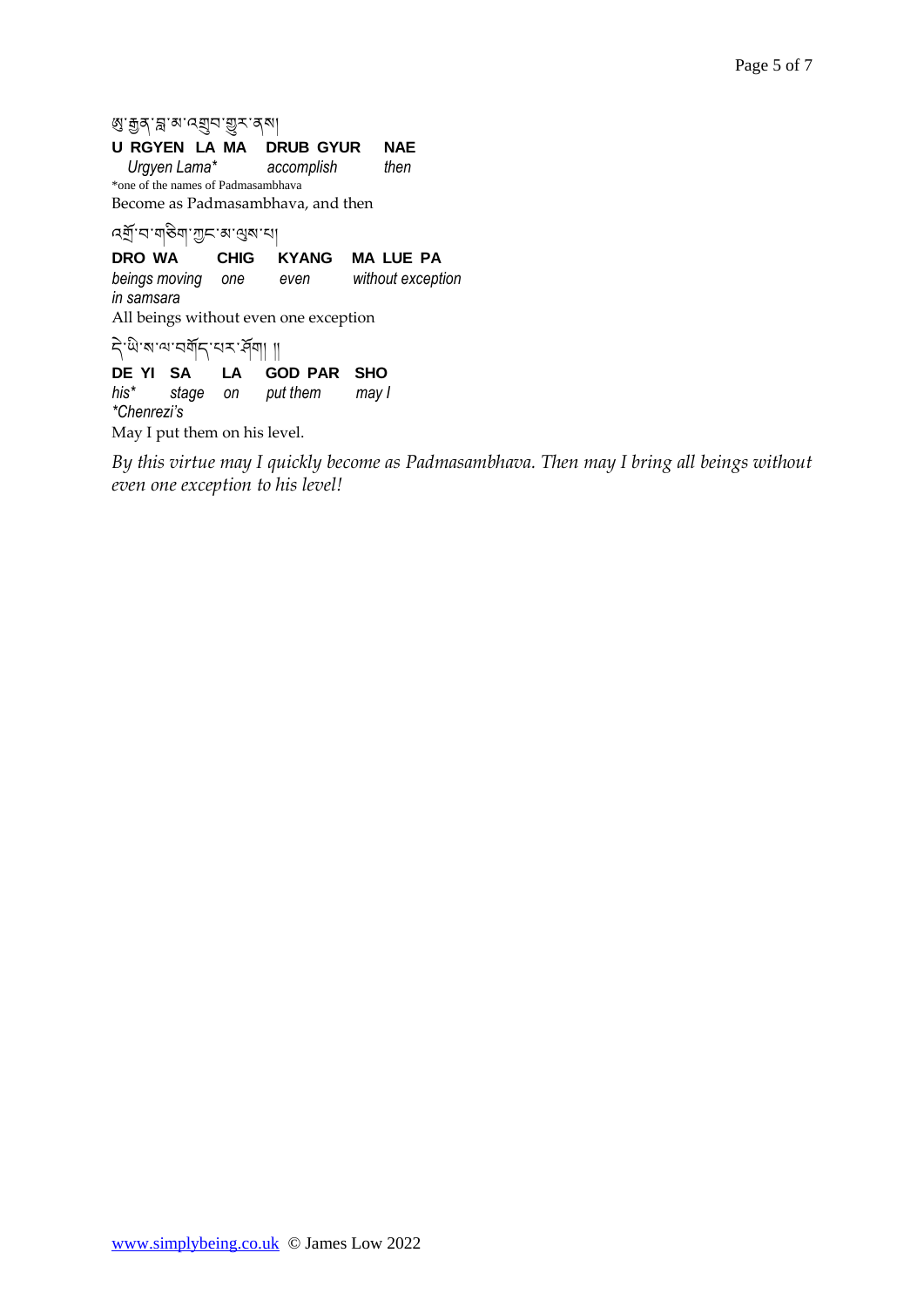#### **The Noble Dharma Discourse**

#### **Describing the Benefits of Producing Representations of the Thus-Gone One**

Homage to the Omniscient One.

Thus did I hear at one time. The Blessed One was residing in the Jeta Grove in Anāthapiṇḍada's Park at Śrāvastī.

At that time a large number of monks had gathered in the assembly hall and started the following conversation: "Faithful brahmins or householders who remember what they are taught and have become increasingly learned may ask you how to practice virtue. There may also be some who delight in producing representations of the Thus-Gone One, who will come before us and inquire, 'Respected ones, may we know how much benefit there is for donors when they produce a representation of the Thus-Gone One?' How can we then respond to them in accordance with the Dharma when we do not know how much benefit results from producing a representation of the Thus-Gone One? We should ask the blessed, thus-gone, worthy, perfect Buddha – the omniscient, all-seeing teacher who eliminates all doubts – about this point. Once the Blessed One teaches us, we will comprehend it and can then explain it at length and respond to those faithful brahmins and householders."

Then that large number of monks went to the place where the Blessed One was staying, prostrated themselves at the Blessed One's feet, sat to one side, and asked the Buddha the following: "Respected One, a large number of us monks just had the following conversation when we gathered in the assembly hall: 'Faithful Brahmins or householders who remember what they are taught and have become increasingly learned may ask us how to practice virtue. There may also be some who delight in producing representations of the Thus-Gone One, who will come before us and inquire, "Respected ones, may we know how much benefit there is for donors when they commission a representation of the Thus-Gone One?" How can we then respond to them in accordance with the Dharma when we do not know how much benefit results from producing a representation of the Thus-Gone One? We should ask the blessed, thus-gone, worthy, perfect Buddha – the omniscient, all-seeing teacher who eliminates all doubts – about this point. Once the Blessed One teaches us, we will comprehend it and can then explain it at length and respond to those faithful Brahmins and householders.' Respected Blessed One, since we have come to you asking about these matters, may we know how much benefit there is for donors when they produce a representation of the Thus-Gone One?"

The Blessed One replied, "Monks, you have asked this to bring benefit to many beings, to bring happiness to many beings and out of compassion for them, and to bring benefit and happiness to gods and humans. You have thought to ask for clarification from the thus-gone, worthy, perfect Buddha. Excellent! Excellent! For that reason, monks, listen to me very carefully, pay attention, and I will teach you.

"Monks, a donor who produces a representation of the Thus-Gone One will enjoy the following five benefits: